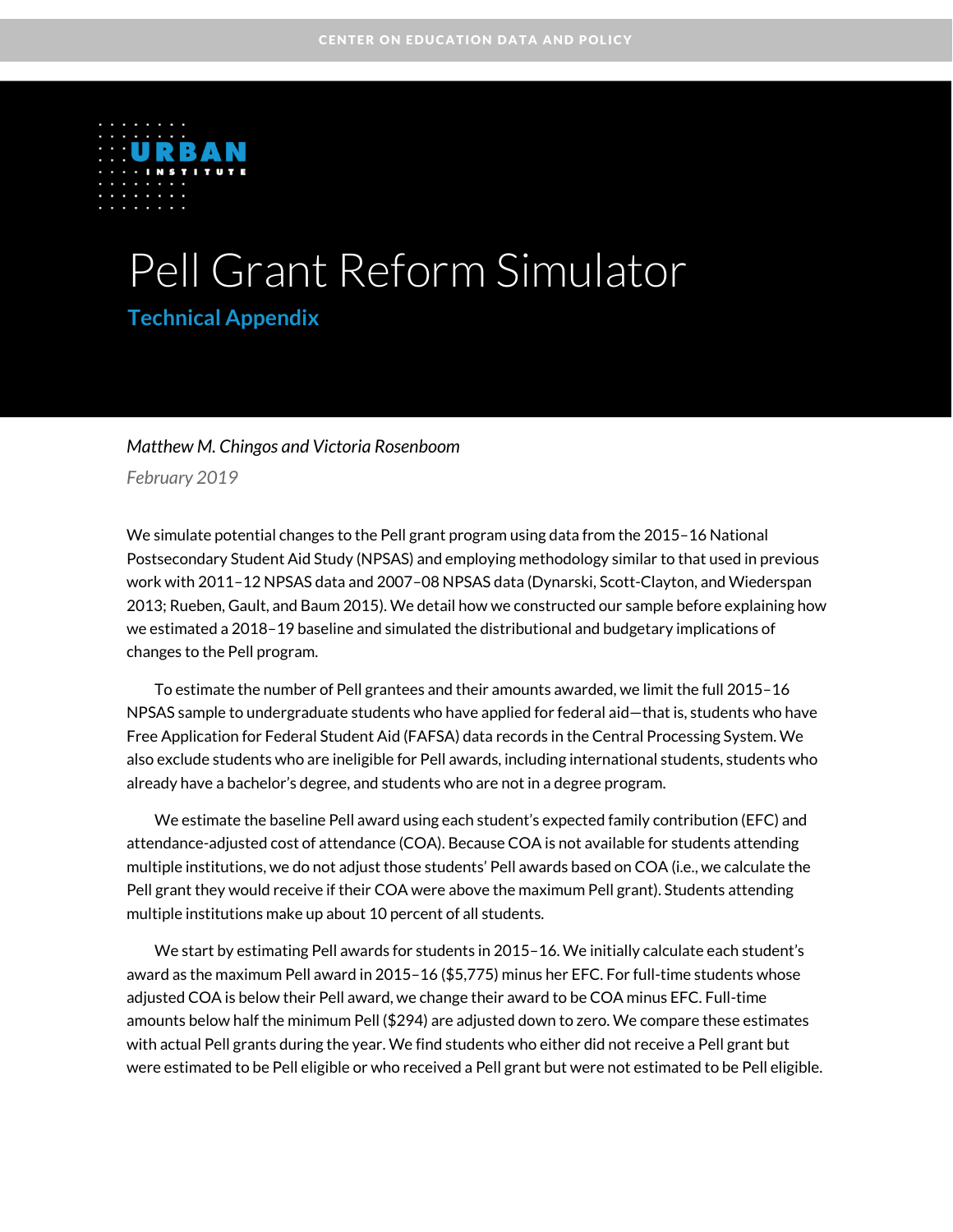For these students, we set their Pell awards to zero in the baseline and in all simulations because we cannot accurately estimate whether they would receive the award.

Although the number of students who receive a Pell grant that we do not estimate to be eligible is less than 0.1 percent of students, the number of students not receiving a Pell grant that we expect to be eligible is about 8 percent of students. A previous analysis that pooled 2000, 2004, 2008, and 2012 waves of NPSAS found "that about 6 percent of students at four-year and 14 percent at two-year colleges appear to be Pell grant eligible based on their EFC but did not receive the award" (Evans et al. 2017, 50). This nonreceipt of Pell may be explained by changes in the final EFC that are not observed in NPSAS (Evans et al. 2017). These changes likely make these students ineligible, but we retain them in our sample so that they contribute to our estimates of the share of students that receive a Pell grant.

The Pell program adjusts students' grants based on their enrollment intensity, measured as full time, three-quarter time, half time, or less than half time. Enrollment intensity is not measured at this level of detail in NPSAS, so we estimate it using a methodology similar to that used in previous research (Dynarski, Scott-Clayton, and Wiederspan 2013; Rueben, Gault, and Baum 2015). First, we calculate the ratio of the actual Pell amount to the estimated Pell amount to estimate enrollment intensity for students receiving Pell grants. Next, we regress this estimated enrollment intensity on a set of enrollment dummies (full time, half time, less than half time) for each of the 12 months of the 2015–16 academic year and use the predicted values as our enrollment intensity estimates for students who did not receive a Pell grant.

We use this enrollment intensity to adjust our estimated Pell amount. Specifically, we multiply each student's estimated full-time Pell award by her enrollment intensity (e.g., a student with a \$4,000 estimated full-time award and an enrollment intensity of 75 percent is assigned an award of \$3,000). We then make a final adjustment to set awards below half the minimum Pell (\$294) to zero and those above or equal to half the minimum Pell to the minimum Pell award (\$588).<sup>1</sup>

### Estimating the 2018–19 Baseline

The calculations described above use 2015–16 Pell program parameters because we are using 2015–16 data. Our modeling tool uses simulated 2018–19 Pell awards as our baseline as a better point of comparison for changes to current policy.

We inflate the three key Pell eligibility inputs to estimated 2018–19 values using publicly available aggregate data. First, we inflate COA by the most recent three-year increases in tuition, fees, room, and board reported by the US Department of Education (2013–14 to 2016–17): 8.7 percent at two-year public institutions, 7.7 percent at four-year publics, 9.8 percent at two-year private nonprofits, 9.7 percent at four-year private nonprofits, 2.8 percent at two-year for-profits, and 10.8 percent at fouryear for-profits.<sup>2</sup>

Second, we inflate family incomes and EFCs using parameters based on 2014 and 2017 income data from the American Community Survey. For dependent students, we inflate the incomes and EFCs of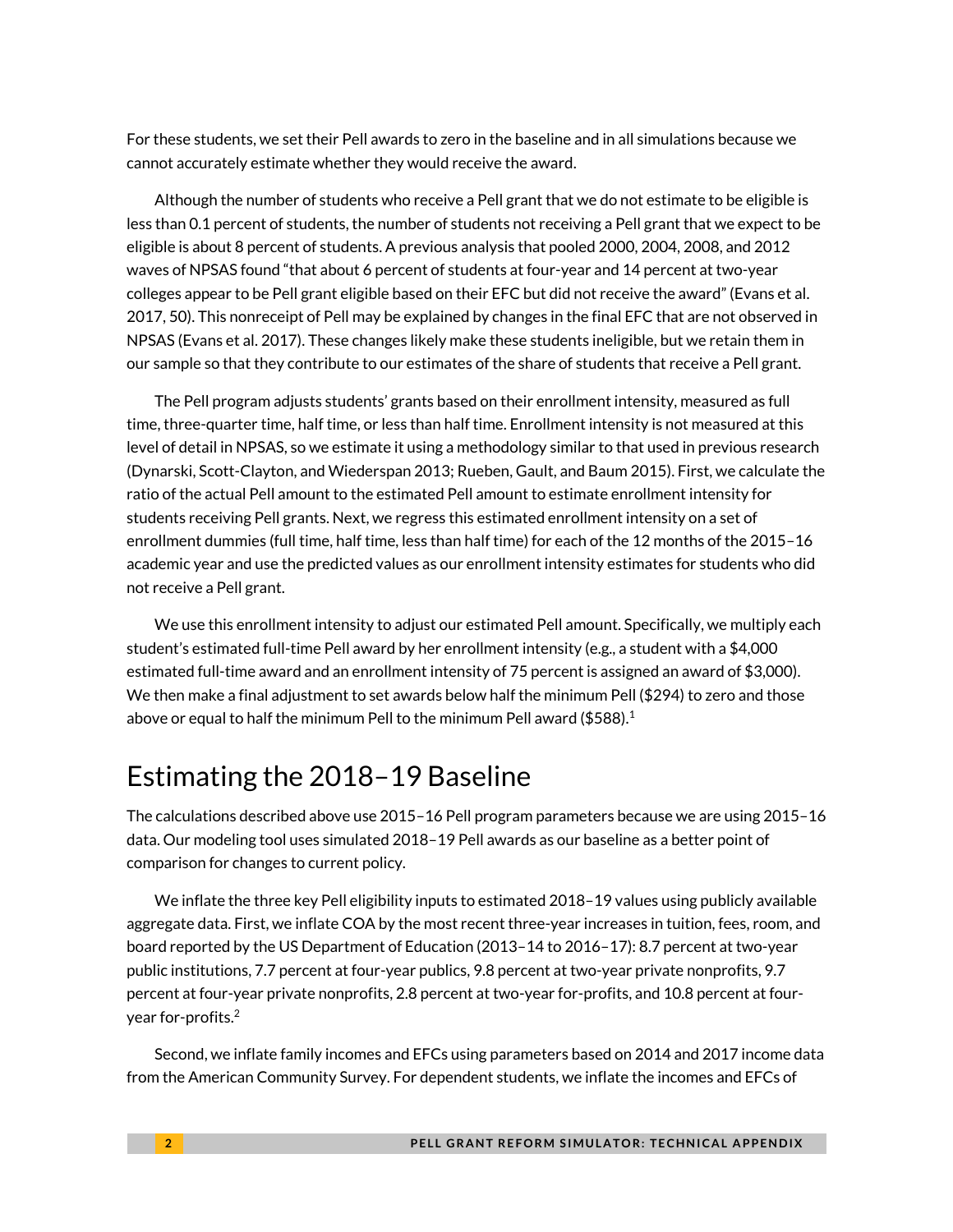students from families in the bottom and top halves of the 2014 income distribution (with \$66,000 as the median) by 16.0 and 12.6 percent, respectively. These are the average increases from 2014 to 2017 of the mean incomes of the two halves of the income distribution of families living with dependent children ages 6 to 17. For independent students, we use the increase for the bottom half of the dependent distribution (16 percent).

Once we have adjusted COA, income, and EFC, we calculate the 2018–19 baseline Pell awards by setting each student's award to the current maximum Pell award of \$6,095 minus EFC. For full-time students whose adjusted COA is below their Pell award, we change their award to be adjusted COA minus their EFC (this changes Pell awards for 6 percent of students, most whom are part-time students attending two-year public institutions, with an average change of \$1,600). Full-time amounts below half the minimum Pell (\$325) are adjusted down to zero. We next adjust Pell awards using the estimates of enrollment intensity calculated earlier. Finally, we set awards below half the minimum Pell (\$325) to zero and awards that are at least half the minimum Pell but less than the minimum Pell award to the minimum Pell award (\$650). $3$ 

# Simulating Adjustments to the Maximum Pell Grant

Our simulation of changes to the maximum Pell grant follows the process outlined above, substituting different maximum and minimum Pell awards while keeping all inputs (EFC and COA) at their 2018–19 (simulated) baseline values. The user chooses the maximum Pell award at intervals of \$100. We set the minimum Pell award at 10 percent of the maximum Pell award, which approximates current policy (e.g., the 2018–19 minimum is 10.7 percent of the maximum).

# Simplified Formula Simulation

Our simplified Pell model uses only adjusted gross income (AGI), family size, and COA (with AGI and COA simulated to 2018–19 baseline values) to calculate Pell awards. The simplified formula we model is a function of AGI, as a percentage of the federal poverty level, and allows the user to set three parameters: maximum Pell award (point A in figure 1), AGI level at which phaseout of award begins (point B), and AGI level at which phaseout of award ends (point C). Family AGI as a percentage of the 2018 federal poverty level accounts only for family size and whether the student's home state, as recorded on her FAFSA, is in the contiguous United States, Alaska, or Hawaii.

$$
Pell_{Fulltime} = A - A * \frac{(AGI - B)}{(C - B)}
$$

After estimating each student's Pell award using the formula above, we make similar adjustments as those done under current policy. We adjust Pell awards based on enrollment intensity and round values below the minimum Pell award in the same way described above (with the minimum Pell again set as 10

**PELL GRANT REFORM SIMULATOR: TECHNICAL APPENDIX A M I A I A I A I 3**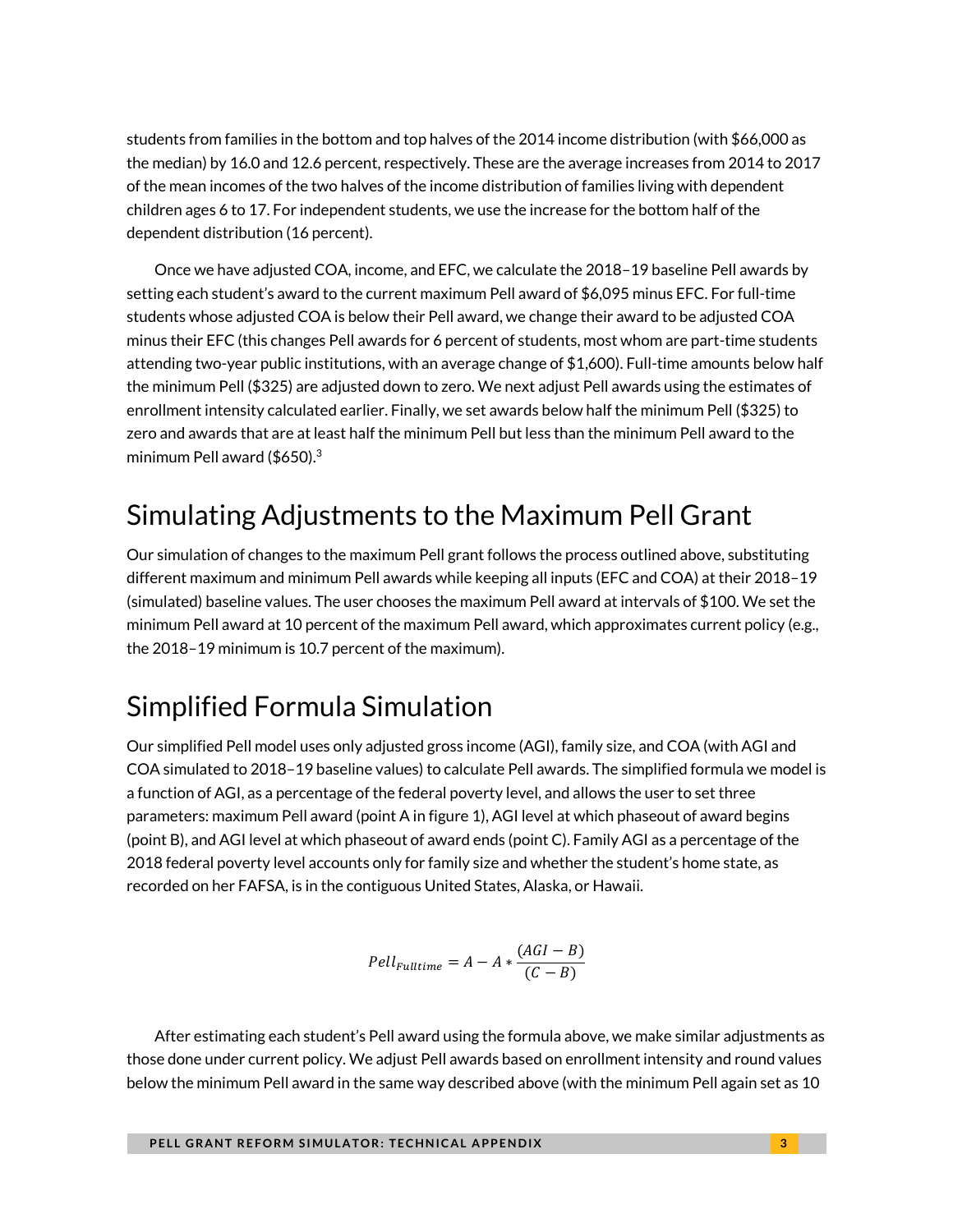percent of the maximum). If a student's COA is less than her estimated Pell award, we reduce the Pell amount to COA. (This deviates from current policy, which reduces Pell to COA minus EFC when COA is below the maximum Pell.)

#### FIGURE 1

#### **How the Simplified Formula Would Estimate Award Amounts for the Pell Grant Program**



*Income (percentage of the federal poverty level)*

**URBAN INSTITUTE**

**Note:** "A" represents the maximum Pell award, "B" represents the point at which award phaseout begins, and "C" represents the point at which award phaseout ends.

# Estimates of Total Program Participation and Distributional Impacts

Under each scenario, we calculate every aid applicant's estimated Pell award (setting awards at zero for students who did not apply for federal aid as well as aid applicants whose 2015–16 estimated Pell eligibility did not match whether they received a grant). Applying the NPSAS weights (which reflect the sampling design and response rates), we calculate an estimated total number of Pell recipients, annual program cost, and average Pell grant.

Our 2018–19 baseline estimates nearly match the April 2018 Congressional Budget Office (CBO) baseline for 2018: we estimate 7.5 million Pell recipients with total grants of \$30.0 billion, and the CBO estimates 7.5 million recipients and total grants of \$30.6 billion. The difference likely reflects the fact that we do not model year-round Pell awards, which were introduced in summer 2018, an issue we return to below.

We also report the share of undergraduate students receiving a Pell grant, which we calculate as the number of aid applicants estimated to receive a Pell grant divided by the total number of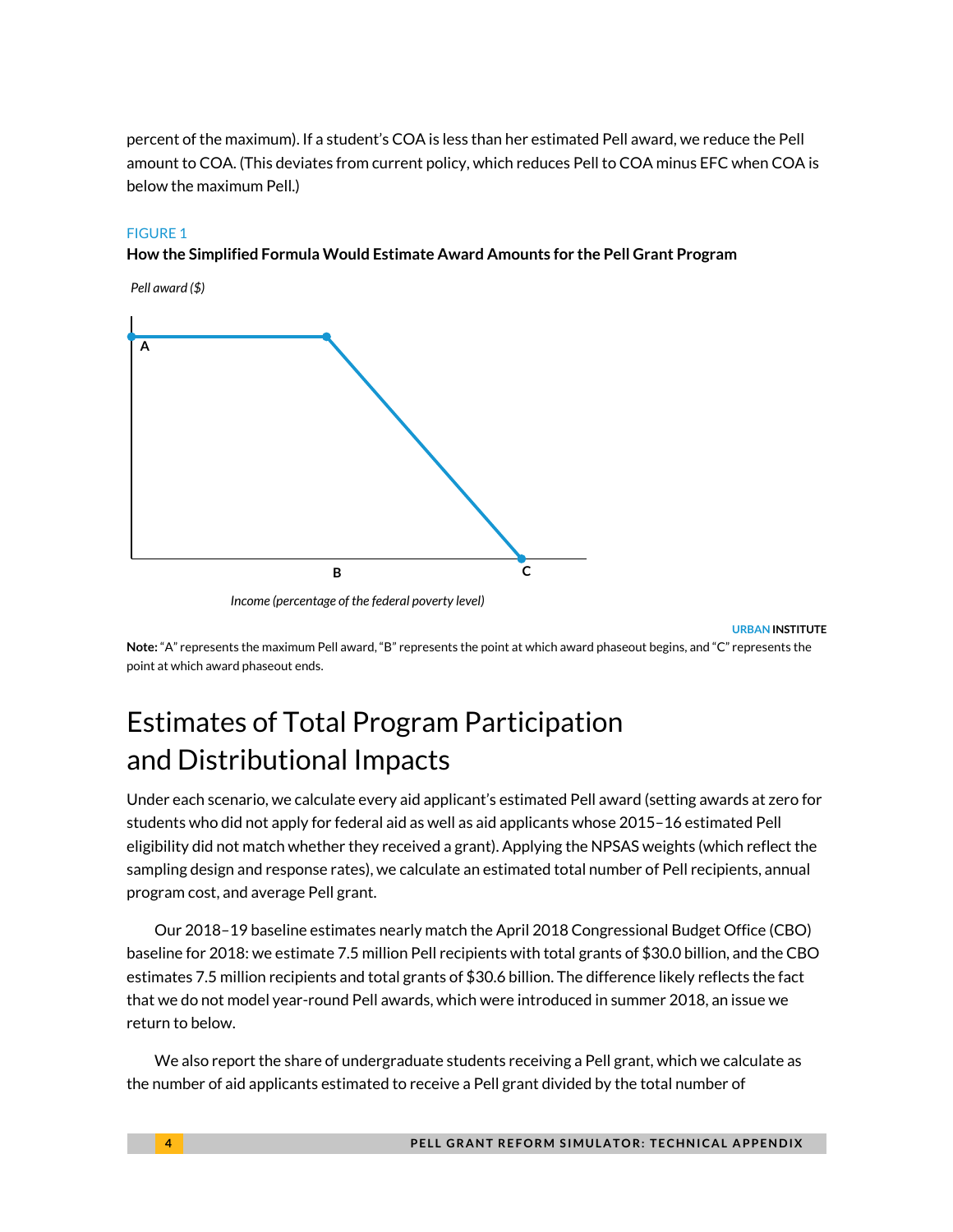undergraduate students. This calculation will underestimate the share of students receiving a Pell grant to the extent that program changes would induce more students to apply for federal aid (assuming at least some of those students would be eligible).

We also report both the share of students estimated to receive a Pell grant and their average grant size (excluding zeros) for subgroups of students defined in terms of the following characteristics:

- Income and dependency status: we divide dependent students into four quartiles based on their parents' income (total income, not AGI). We set the quartile cutoffs based on the distribution of household incomes of families with dependent children ages 6 to 17 in the 2017 one-year American Community Survey estimates (quartile cutoffs of \$38,800, \$75,000, and \$125,200). We do not disaggregate independent students because their incomes tend to be low (about 85 percent had incomes below \$20,000), and it is not clear to what national distribution they should be compared.
	- » Dependent students in the bottom income quartile (an estimated 15 percent of all undergraduates)
	- » Dependent students in the second income quartile (11 percent)
	- » Dependent students in the third income quartile (12 percent)
	- » Dependent students in the top income quartile (13 percent)
	- » Independent students (49 percent)
- Parents' highest education level
	- » High school diploma (including GED) (24 percent)
	- » Associate's degree or some college (31 percent)
	- » Bachelor's degree (23 percent)
	- » Master's degree or higher (20 percent)
- Race or ethnicity
	- » White students (53 percent)
	- » Black or African American students (15 percent)
	- » Hispanic or Latinx students (20 percent)
	- » Asian students (7 percent)
	- » Students of another race (including American Indian or Alaska Native, Native Hawaiian or other Pacific Islander, and more than one race) (5 percent)
- **Institutional sector (we do not report results in this breakdown for students who attended a** two-year private institution or who were enrolled in multiple institutions)
	- » Public four-year institutions (32 percent)
	- » Private nonprofit four-year institutions (14 percent)
	- » Public two-year institutions (35 percent)
	- » Private for-profit institutions (9 percent)
	- » Other institutions, including students attending multiple institutions (11 percent)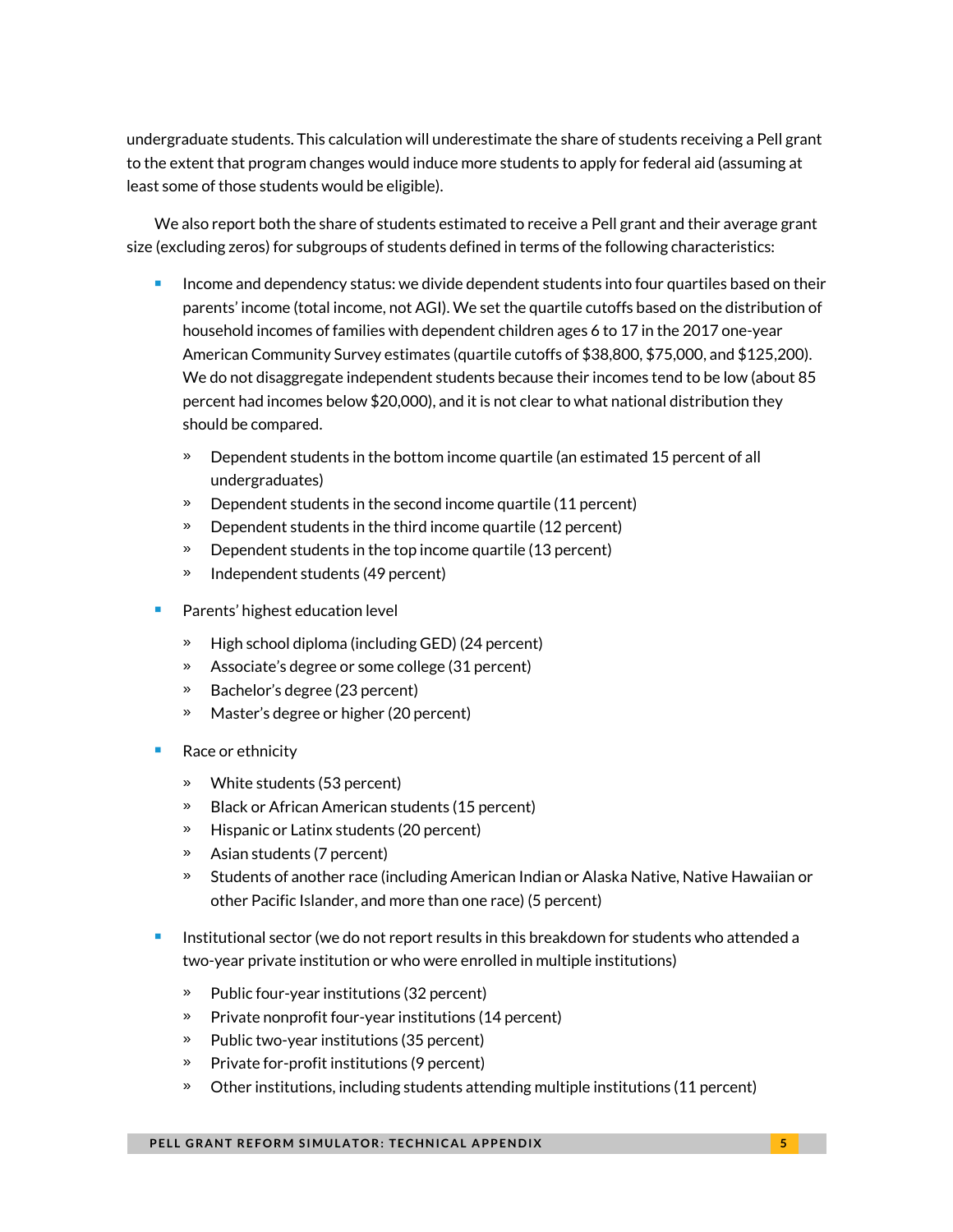- Whether any member of the student's household received federal benefits during the 2013 or 2014 calendar year, including Supplemental Nutrition Assistance Program benefits (food stamps), free and reduced-price school lunch, Supplemental Security Income, Temporary Assistance for Needy Families, or benefits from the the Special Supplemental Nutrition Program for Women, Infants, and Children
	- » Received no federal benefits (80 percent)
	- » Received any federal benefits (20 percent)
- Independent students, broken down by whether they had dependent children (i.e., dependents other than a spouse)
	- Independent students without dependents, other than a spouse (25 percent)
	- » Independent students with dependents, other than a spouse (24 percent)

### Cost Estimates

We also provide annual and 10-year program cost estimates aimed at approximating CBO's methodology. The inputs into these estimates are the total number of Pell recipients and average Pell award from our simulation and the year-by-year estimated number of Pell recipients and annual program costs from 2019 to 2029 in the January 2019 CBO baseline (CBO 2019, table 1).

To estimate the annual program cost for the 2019 fiscal year, we use CBO's estimate from January 2019 for fiscal year 2019. We rescale our estimate to match the CBO 2019 baseline, which increases it by 5.9 percent (largely capturing our inability to model year-round Pell awards, as well as the increase in the maximum Pell award from \$6,095 in 2018–19 to \$6,195 in 2019–20). We apply the same 5.9 percent adjustment to all annual cost estimates produced by our simulations.

To estimate program costs over 10 years, we use the year-by-year changes to CBO's estimates of Pell award recipients and average awards (program cost divided by number of recipients) to estimate the number of Pell award recipients and average awards for 2019–29. For example, CBO estimates that between 2019 and 2020, the number of recipients will increase from 7.49 million to 7.62 million (an increase of about 1.7 percent). We apply this increase to the simulated number of recipients and follow the same process for each year. We also use this method to apply CBO's projection of average awards in each year to our simulation results.

Once we have estimated the number of recipients and average award for each year, we multiply the number of recipients by the average award to calculate total program cost in each year. Finally, we apply the adjustment noted earlier (105.9 percent) to account for year-round Pell in each year and sum up program costs from 2020 to 2029 to estimate a 10-year program cost (this would be the 10-year budget window that CBO would likely use to score legislation introduced in 2019).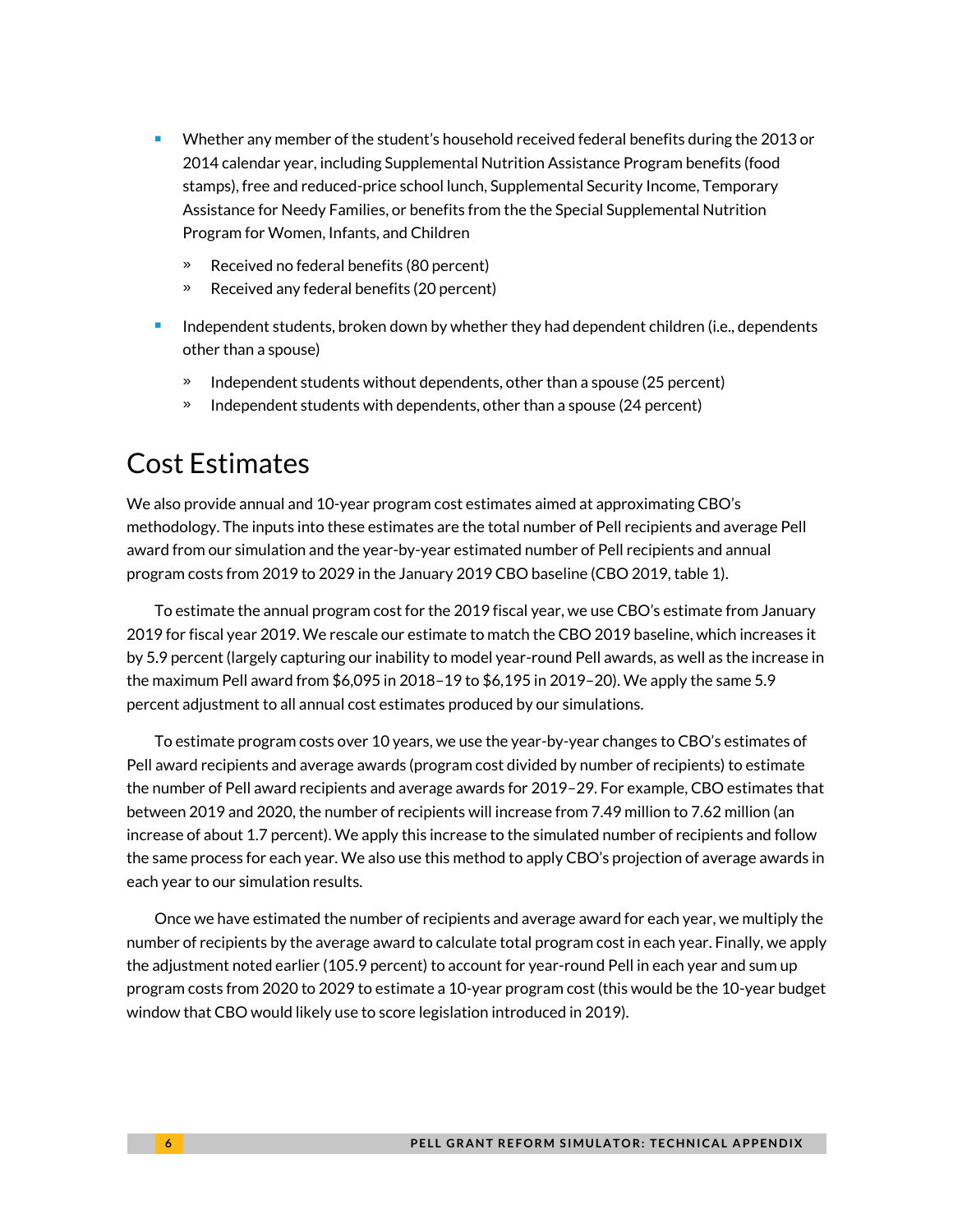# **Notes**

- $^1$  Jeff Baker, "2015–2016 Federal Pell Grant Payment and Disbursement Schedules," US Department of Education letter to colleagues, January 29, 2015[, https://ifap.ed.gov/dpcletters/GEN1502.html.](https://ifap.ed.gov/dpcletters/GEN1502.html)
- <sup>2</sup> See the Digest of Education Statistics, table 330.10: [https://nces.ed.gov/programs/digest/d17/tables/dt17\\_330.10.asp?current=yes.](https://nces.ed.gov/programs/digest/d17/tables/dt17_330.10.asp?current=yes) The College Board reports qualitatively similar percentage changes in tuition, fees, room, and board for a smaller set of sectors for more recent years (2015–16 to 2018–19): "Tuition and Fees and Room and Board over Time," College Board, Trends in Higher Education, accessed February 5, 2019, [https://trends.collegeboard.org/college-pricing/figures](https://trends.collegeboard.org/college-pricing/figures-tables/tuition-fees-room-and-board-over-time)[tables/tuition-fees-room-and-board-over-time.](https://trends.collegeboard.org/college-pricing/figures-tables/tuition-fees-room-and-board-over-time)
- 3 James F. Manning, "REVISED 2018–2019 Federal Pell Grant Payment and Disbursement Schedules," US Department of Education letter to colleagues, April 10, 2018[, https://ifap.ed.gov/dpcletters/GEN1804.html.](https://ifap.ed.gov/dpcletters/GEN1804.html)

### References

- CBO (Congressional Budget Office). 2019. "Pell Grant Program—CBO's January 2019 Baseline." Washington, DC: CBO.
- Dynarski, Susan, Judith Scott-Clayton, and Mark Wiederspan. 2013. *[Simplifying Tax Incentives and Aid for College:](http://www.ny.edu/about/administration/offices/ira/opr/seminars/paper-archives/SimplifyingTaxIncentives.pdf)  [Progress and Prospects](http://www.ny.edu/about/administration/offices/ira/opr/seminars/paper-archives/SimplifyingTaxIncentives.pdf)*. Working Paper 18707. Cambridge, MA: National Bureau of Economic Research.
- Evans, Brent J., Tuan D. Nguyen, Brent B. Tener, and Chanell L. Thomas. 2017. "Federal Pell Grant Eligibility and Receipt: Explaining Nonreceipt and Changes to EFC Using National and Institutional Data." *Journal of Student Financial Aid* 47 (3): 45–69.
- Rueben, Kim, Sarah Gault, and Sandy Baum. 2015. *[Simplifying Federal Student Aid: How Do the Plans Stack Up?](http://www.urban.org/sites/default/files/alfresco/publication-pdfs/2000507-Simplifying-Federal-Student-Aid-How-Do-the-Plans-Stack-Up.pdf)* Washington, DC: Urban Institute.

# About the Authors



**Matthew M. Chingos** directs the Center on Education Data and Policy at the Urban Institute. He leads a team of scholars who undertake policy-relevant research on issues from prekindergarten through postsecondary education and create tools such as Urban's Education Data Portal. He received a BA in government and economics and a PhD in government from Harvard University.



**Victoria Rosenboom** is a research analyst in the Center on Education Data and Policy. She supports research on K–12 and postsecondary education. Rosenboom has worked on projects about school choice, online education, and postsecondary living costs. She holds a BS in political science and mathematics from Nebraska Wesleyan University and an MPP from Georgetown University.